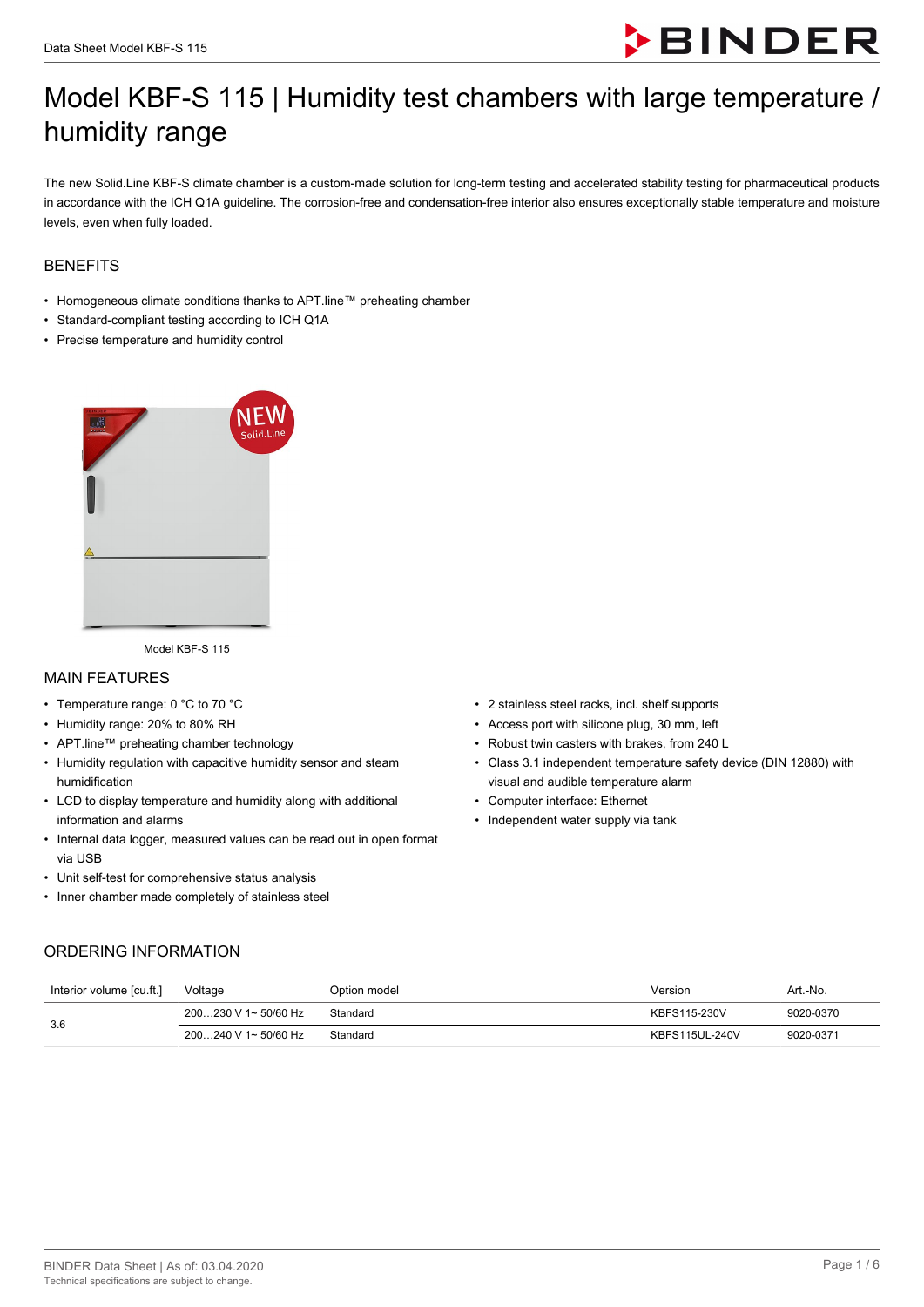

## TECHNICAL DATA

| Description                                                           | KBFS115-230V <sup>1</sup> | KBFS115UL-240V1 |
|-----------------------------------------------------------------------|---------------------------|-----------------|
| <b>Article Number</b>                                                 | 9020-0370                 | 9020-0371       |
| Performance Data Temperature                                          |                           |                 |
| Temperature range                                                     | 070                       | 070             |
| Temperature variation at 40 °C [± K]                                  | 0.3                       | 0.3             |
| Max. heat compensation at 40 °C [W]                                   | 200                       | 200             |
| Performance Data Climate                                              |                           |                 |
| Temperature range [°C]                                                | 1070                      | 1070            |
| Temperature variation at 25 °C and 60 % RH [± K]                      | 0.3                       | 0.3             |
| Temperature variation at 40 °C and 75 % RH [± K]                      | 0.3                       | 0.3             |
| Temperature fluctuation at 25 °C and 60 % RH [± K]                    | 0.1                       | 0.1             |
| Temperature fluctuation at 40 °C and 75 % RH [± K]                    | 0.1                       | 0.1             |
| Humidity range [% RH]                                                 | 2080                      | 2080            |
| Humidity fluctuation at 25 °C and 60 % RH                             | 2,0 % RH                  | 2,0 % RH        |
| Humidity fluctuation at 40 °C and 75 % RH                             | 2,0 % RH                  | 2,0 % RH        |
| Humidty recovery time after 30 s door open at 25 °C and 60 % RH [min] | 6                         | 6               |
| Humidty recovery time after 30 s door open at 40 °C and 75 % RH [min] | $\boldsymbol{7}$          | $\overline{7}$  |
| Electrical data                                                       |                           |                 |
| Rated Voltage [V]                                                     | 200230                    | 200240          |
| Power frequency [Hz]                                                  | 50/60                     | 50/60           |
| Nominal power [kW]                                                    | 1.4                       | 1.4             |
| Unit fuse [A]                                                         | 16                        | 16              |
| Phase (Nominal voltage)                                               | $1 -$                     | $1 -$           |
| Measures                                                              |                           |                 |
| Interior volume [cu.ft.]                                              | 3.6                       | 3.6             |
| Net weight of the unit (empty) [lbs]                                  | 282                       | 282             |
| Permitted load [lbs]                                                  | 220                       | 220             |
| Load per rack [lbs]                                                   | 66                        | 66              |
| Wall clearance back [in]                                              | 3.94                      | 3.94            |
| Wall clearance sidewise [in]                                          | 3.94                      | 3.94            |
| <b>Internal Dimensions</b>                                            |                           |                 |
| Width [in]                                                            | 23.64                     | 23.64           |
| Height [in]                                                           | 19.03                     | 19.03           |
| Depth [in]                                                            | 13.83                     | 13.83           |
| Doors                                                                 |                           |                 |
| Unit doors                                                            | $\mathbf{1}$              | 1               |
| Housing dimensions not incl. fittings and connections                 |                           |                 |
| Width net [in]                                                        | 34.67                     | 34.67           |
| Height net [in]                                                       | 41.4                      | 41.4            |
| Depth net [in]                                                        | 25.61                     | 25.61           |
| Environment-specific data                                             |                           |                 |
| Energy consumption at 40 °C and 75 % RH [Wh/h]                        | 400                       | 400             |
| Sound-pressure level [dB(A)]                                          | 52                        | 52              |
| <b>Fixtures</b>                                                       |                           |                 |
| Number of shelves (std./max.)                                         | $2/5$                     | $2/5$           |

1 All technical data is specified for unloaded units with standard equipment at an ambient temperature of +22 °C ±3 °C and a power supply voltage fluctuation of ±10 %. The temperature data is determined in accordance to BINDER factory standard following DIN 12880, observing the recommended wall clearances of 10 % of the height, width, and depth of the inner chamber. Technical data refers to 100 % fan speed. All indications are average values, typical for units produced in series. We reserve the right to change technical specifications at any time.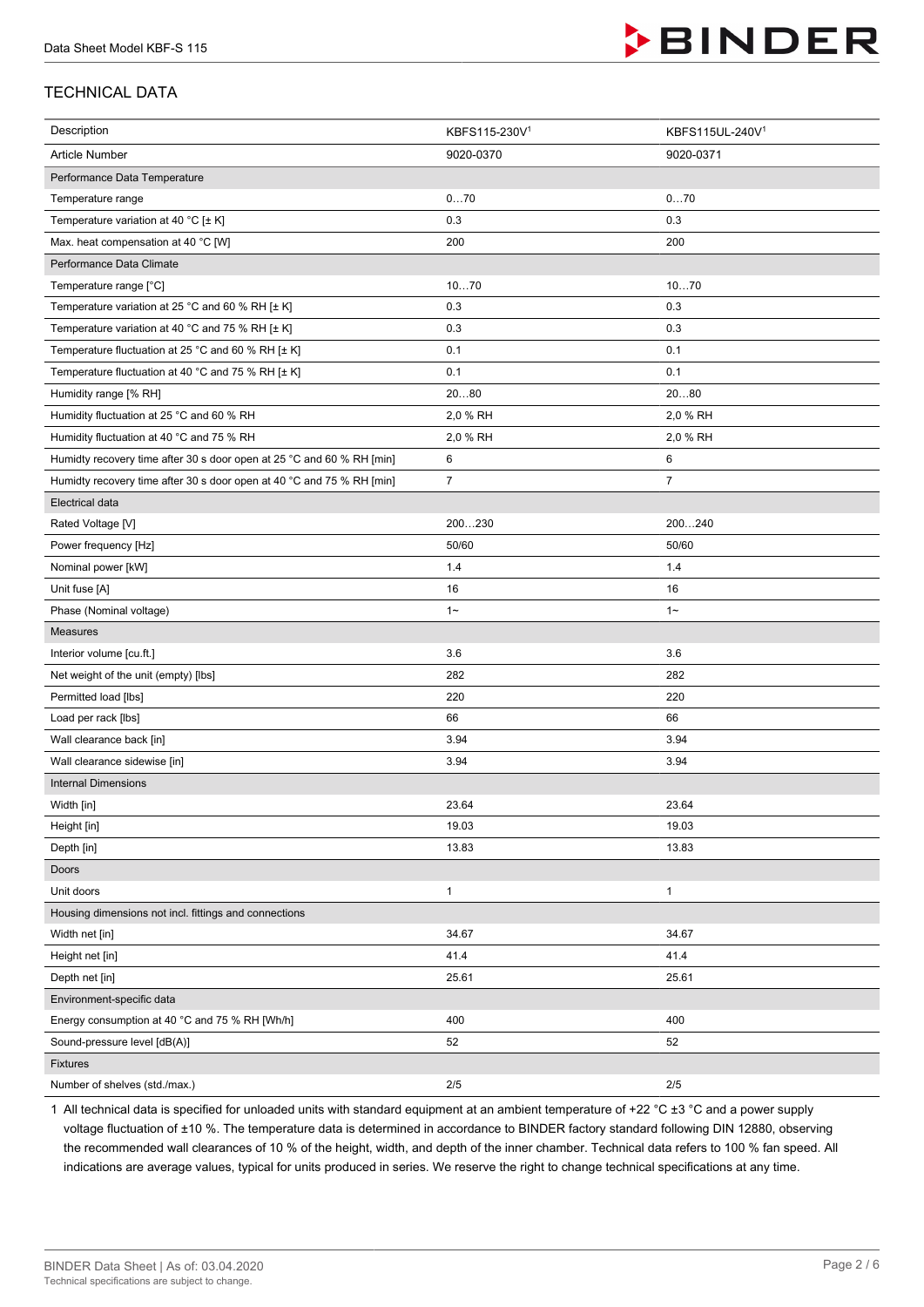

#### DIMENSIONS INCL. FITTINGS AND CONNECTIONS [MM]



## **CHARTS**



■ ICH Q1A Langzeit-Stabilitätstests

■ ICH Q1A Beschleunigte Stabilitätstests

Climate chart

## OPTIONS

| Designation                          | Description                                                                                                    | $\star$                  | Art.-No.  |
|--------------------------------------|----------------------------------------------------------------------------------------------------------------|--------------------------|-----------|
| Access port with silicone<br>plug    | left                                                                                                           |                          |           |
|                                      | 30 mm                                                                                                          | 01                       | 8012-1442 |
|                                      | 50 mm                                                                                                          | 01                       | 8012-1472 |
|                                      | 100 mm                                                                                                         | 01                       | 8012-0515 |
|                                      | right                                                                                                          |                          |           |
|                                      | 30 mm                                                                                                          | 01                       | 8012-1436 |
|                                      | 50 mm                                                                                                          | 01                       | 8012-1466 |
|                                      | 100 mm                                                                                                         | 01                       | 8012-0514 |
|                                      | top                                                                                                            |                          |           |
|                                      | 30 mm                                                                                                          | 01                       | 8012-1448 |
|                                      | 50 mm                                                                                                          | 01                       | 8012-1454 |
|                                      | 100 mm                                                                                                         | 01                       | 8012-1460 |
| Calibration certificate,<br>expanded | for temperature and humidity; for extending the measurement in center of chamber to include another test value | $\overline{\phantom{a}}$ | 8012-0155 |

\* Notes › See last page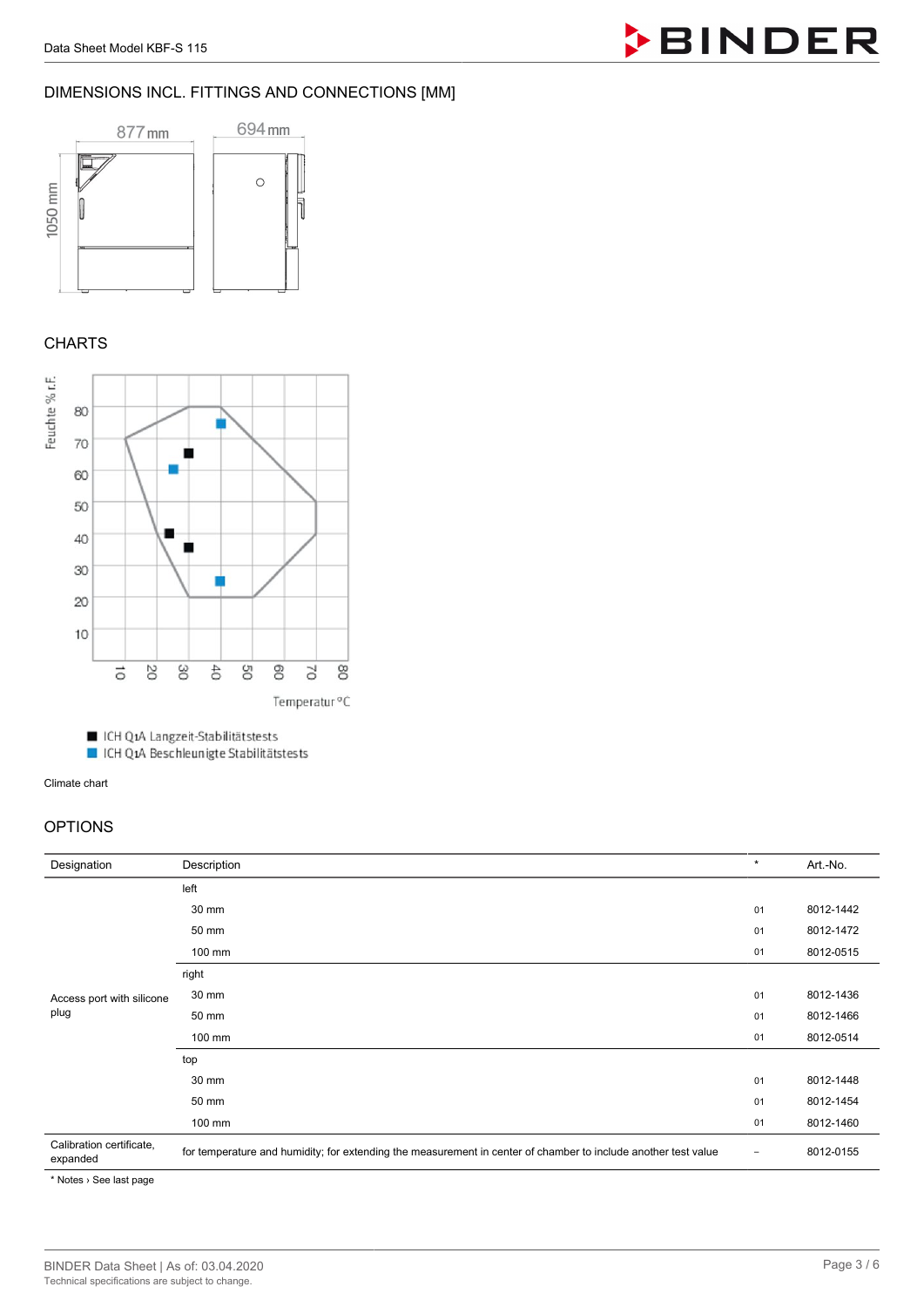

| Designation                                             | Description                                                                                                                                                                                            |  | Art.-No.  |
|---------------------------------------------------------|--------------------------------------------------------------------------------------------------------------------------------------------------------------------------------------------------------|--|-----------|
| Calibration certificate,<br>temperature                 | temperature measurement incl. certificate and 27 measuring points at specified temperature                                                                                                             |  | 8012-0923 |
|                                                         | temperature measurement incl. certificate, 15-18 measuring points at specified temperature                                                                                                             |  | 8012-0920 |
|                                                         | temperature measurement incl. certificate, 9 measuring points at specified temperature                                                                                                                 |  | 8012-0917 |
| Calibration certificate.<br>temperature and<br>humidity | Measurement in center of chamber at 25 °C / 60% RH or at specified test values                                                                                                                         |  | 8012-0154 |
|                                                         | temperature (according to DIN12880) and humidity measurement incl. certificate, 27 temperature measuring points<br>and 1 humidity measuring point, at 25 $^{\circ}$ C / 60 % RH or at specified values |  | 8012-0924 |
| Door lock                                               | lockable door handle                                                                                                                                                                                   |  | 8012-1978 |
| Interior socket                                         | Waterproof, switched flush-mounting box (CA3GD) for nominal voltage in unit interior, with cover and corresponding<br>plug (nominal voltage; max. 500 W; max. 90 °C; protection class IP67)            |  | 8012-1043 |

\* Notes > See last page

#### ACCESSORIES

| Designation                                     | Description                                                                                                                                                                                                                                                                                          | $\star$                  | Art.-No.  |
|-------------------------------------------------|------------------------------------------------------------------------------------------------------------------------------------------------------------------------------------------------------------------------------------------------------------------------------------------------------|--------------------------|-----------|
| APT-COM™ 4 BASIC-                               | for simple logging and documentation requirements with up to 5 networked units.                                                                                                                                                                                                                      |                          |           |
| Edition                                         | version 4, BASIC edition                                                                                                                                                                                                                                                                             | 19                       | 9053-0039 |
| APT-COM™ 4 GLP-<br>Edition                      | for working under GLP-compliant conditions. Measured values are documented in a tamper-proof way in line with<br>the requirements of FDA Regulation 21 CFR 11.                                                                                                                                       |                          |           |
|                                                 | version 4, GLP edition                                                                                                                                                                                                                                                                               | 19                       | 9053-0042 |
| APT-COM™ 4                                      | convenient unit and user management built on the BASIC edition. Suitable for networking up to 100 units.                                                                                                                                                                                             |                          |           |
| PROFESSIONAL-<br>Edition                        | version 4, PROFESSIONAL edition                                                                                                                                                                                                                                                                      | 19                       | 9053-0040 |
| <b>BINDER PURE AQUA</b><br><b>SERVICE</b>       | System for preparation or complete desalination of tap water, complete set containing PURE AQUA 300 single-use<br>cartridge, measuring device, and all necessary connecting parts                                                                                                                    |                          | 8012-0759 |
| <b>BINDER PURE AQUA</b><br>SERVICE, accessories | Single-use, replacement cartridge for BINDER PURE AQUA System                                                                                                                                                                                                                                        |                          | 6011-0165 |
| Convenient water                                | Flexible positioning of the water container with magnetic holder, hose adapter for water container with practical<br>quick coupling, and water stop function                                                                                                                                         |                          |           |
| supply                                          | External, with magnetic holder                                                                                                                                                                                                                                                                       | $\overline{\phantom{0}}$ | 8012-1847 |
| Data Logger Kit                                 | T 220: For continuous temperature logging from -90 °C to 220 °C. The kit includes 1 data logger, Pt 100 sensor with<br>2 m extension cable and 1 magnetic fixture for mounting to the BINDER unit                                                                                                    | 19                       | 8012-0715 |
|                                                 | TH 70/70: For continuous temperature and humidity logging from -40 °C to 70 °C / 0% to 100% RH and additional<br>logging of ambient conditions. Kit includes 1 data logger, 2 attachable combined humidity/temperature sensors, 2 m<br>extension cable and 1 fixture for mounting to the BINDER unit | 19                       | 8012-0717 |
|                                                 | TH 70: For continuous temperature and humidity logging from -40 $^{\circ}$ C to 70 $^{\circ}$ C; 0% to 100% RH. Kit includes 1 data<br>logger, Pt 100 sensor with 2 m extension cable, and 1 magnetic fixture for mounting to the BINDER unit                                                        | 19                       | 8012-0716 |
| Data Logger Software                            | LOG ANALYZE software kit, configuration and evaluation software for all BINDER Data Logger Kits (incl. USB data<br>cable)                                                                                                                                                                            |                          | 8012-0821 |
|                                                 | Basic set consisting of 2 pieces, attachment material, control unit for max. 4 light strips, 100-240 V, 50/60 Hz                                                                                                                                                                                     |                          |           |
|                                                 | Basic set 300, length 30 cm                                                                                                                                                                                                                                                                          |                          | 8012-1107 |
|                                                 | Basic set 500, length 50 cm                                                                                                                                                                                                                                                                          |                          | 8012-1108 |
| LED light bars                                  | Expansion set consisting of 2 pieces, attachment material: clips. For expanding the basic set of light bars                                                                                                                                                                                          |                          |           |
|                                                 | Expansion set 300, length 30 cm                                                                                                                                                                                                                                                                      |                          | 8012-1716 |
|                                                 | Expansion set 500, length 50 cm                                                                                                                                                                                                                                                                      |                          | 8012-1717 |
| pH-neutral detergent                            | concentrated, for gentle remove of residual contaminants; 1 kg                                                                                                                                                                                                                                       | $\sim$                   | 1002-0016 |
| <b>Qualification documents</b>                  | IQ/OQ documents – supporting documents for validation performed by customers, consisting of: IQ/OQ checklists<br>incl. calibration guide and comprehensive unit documentation; parameters: temperature and humidity values                                                                           |                          |           |
|                                                 | Digital in PDF format                                                                                                                                                                                                                                                                                |                          | 7057-0002 |
|                                                 | Hard copy inside folder                                                                                                                                                                                                                                                                              |                          | 7007-0002 |
|                                                 | IQ/OQ/PQ documents – supporting documents for validation performed by customers, according to customer<br>requirements, PQ section added to qualification folder IQ/OQ; parameters: temperature and humidity values                                                                                  |                          |           |
|                                                 | Digital in PDF format                                                                                                                                                                                                                                                                                |                          | 7057-0006 |
|                                                 | Hard copy inside folder                                                                                                                                                                                                                                                                              |                          | 7007-0006 |

\* Notes › See last page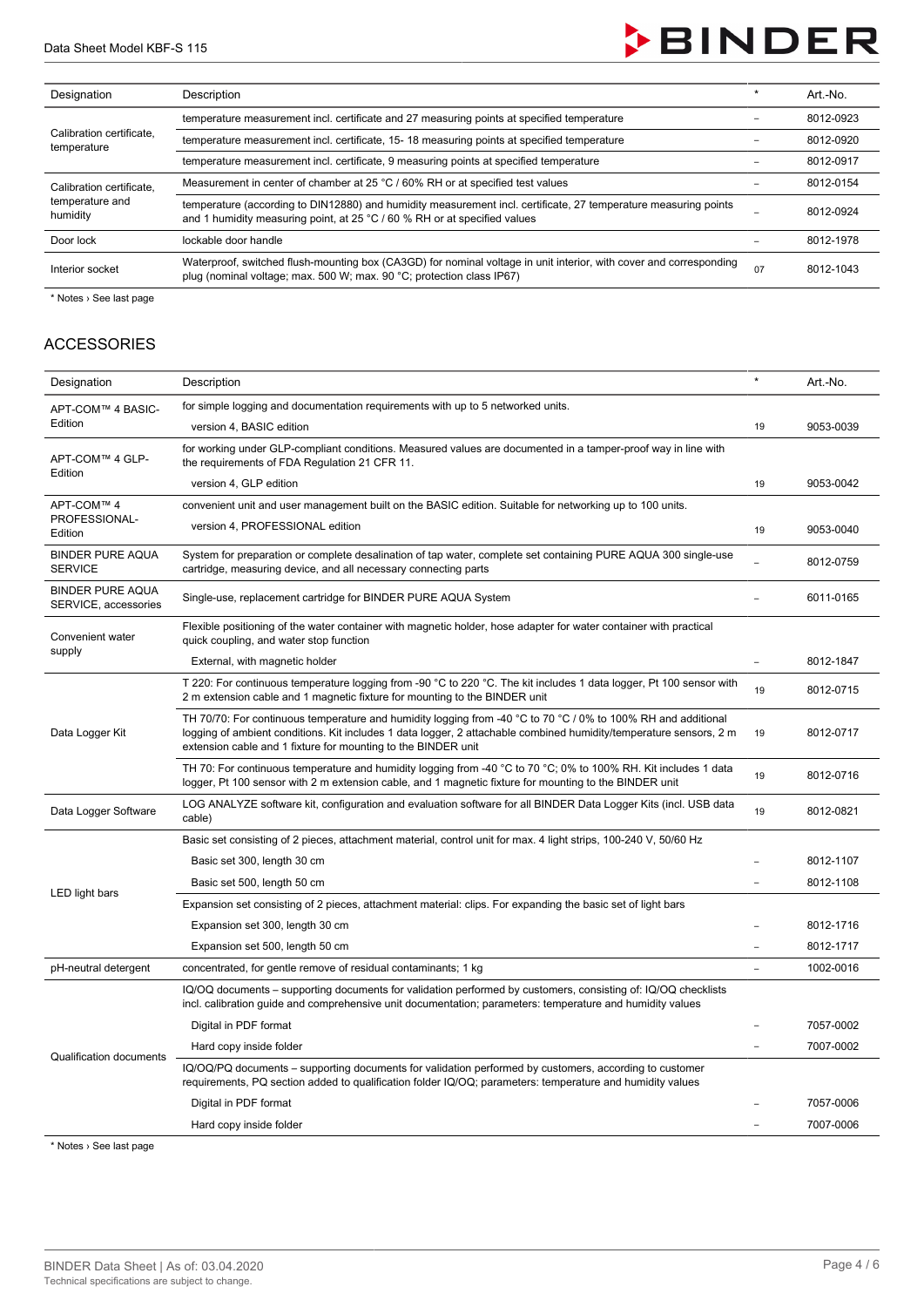

| Designation       | Description                                             | $\star$                  | Art.-No.  |
|-------------------|---------------------------------------------------------|--------------------------|-----------|
| Rack              | stainless steel                                         | -                        | 6004-0112 |
| Rack accessories  | fasteners (1 set of 4) for additional security of racks | $\qquad \qquad -$        | 8012-0620 |
| Rack, reinforced  | stainless steel, with fasteners (1 set of 4)            | $\overline{\phantom{a}}$ | 8012-0700 |
| Shelf, perforated | Stainless steel                                         | $\overline{\phantom{0}}$ | 6004-0115 |
|                   |                                                         |                          |           |

\* Notes › See last page

#### **SERVICES**

| Designation                                                                                                                   | Description                                                                                                                                                                                 | $\star$           | Art.-No.  |
|-------------------------------------------------------------------------------------------------------------------------------|---------------------------------------------------------------------------------------------------------------------------------------------------------------------------------------------|-------------------|-----------|
| Installation services                                                                                                         |                                                                                                                                                                                             |                   |           |
| Unit installation                                                                                                             | Unpacking and setting up of unit, connecting to existing connections, and checking function                                                                                                 | 13, 18            | DL10-0300 |
| Unit instructions                                                                                                             | Unit function instructions for operation and programming of the controller                                                                                                                  | 18                | DL10-0700 |
| Preventive maintenance                                                                                                        |                                                                                                                                                                                             |                   |           |
| Maintenance                                                                                                                   | Functional testing of all electrical and mechanical components, short calibration, documentation in the<br>maintenance schedule                                                             | 14, 18            | DL20-0400 |
| <b>Calibration services</b>                                                                                                   |                                                                                                                                                                                             |                   |           |
| Temperature and humidity calibration                                                                                          | Temperature and humidity calibration with 1 measuring point in center of chamber with 1 specified pair<br>of values, including certificate                                                  | 14, 16,<br>17, 18 | DL30-0301 |
| Temperature measurement in<br>accordance with DIN 12880, 27<br>temperature measuring points and 1<br>humidity measuring point | Temperature measurement in accordance with DIN 12880 with 27 temperature measuring points and<br>1 humidity measuring point in center of chamber at specified values, including certificate | 14, 16,<br>17, 18 | DL30-0427 |
| Temperature measurement, 18<br>temperature measuring points and 1<br>humidity measuring point                                 | Temperature measurement with 18 temperature measuring points and 1 humidity measuring point in<br>center of chamber with 1 specified pair of values, including certificate                  | 14, 16,<br>17, 18 | DL30-0318 |
| Temperature measurement, 27<br>temperature measuring points and 1<br>humidity measuring point                                 | Temperature measurement with 27 temperature measuring points and 1 humidity measuring point in<br>center of chamber with 1 specified pair of values, including certificate                  | 14, 16,<br>17, 18 | DL30-0327 |
| Temperature measurement, 9<br>temperature measuring points and 1<br>humidity measuring point                                  | Temperature measurement with 9 temperature measuring points and 1 humidity measuring point in<br>center of chamber at specified values, including certificate                               | 14, 16,<br>17, 18 | DL30-0309 |
| <b>Validation services</b>                                                                                                    |                                                                                                                                                                                             |                   |           |
| Execution of IQ/OQ                                                                                                            | Execution of IQ/OQ in accordance with qualification folder                                                                                                                                  | 15, 18            | DL42-0300 |
| Execution of IQ/OQ/PQ                                                                                                         | Execution of IQ/OQ/PQ in accordance with qualification folder                                                                                                                               | 15.18             | DL44-0500 |

\* Notes › See last page